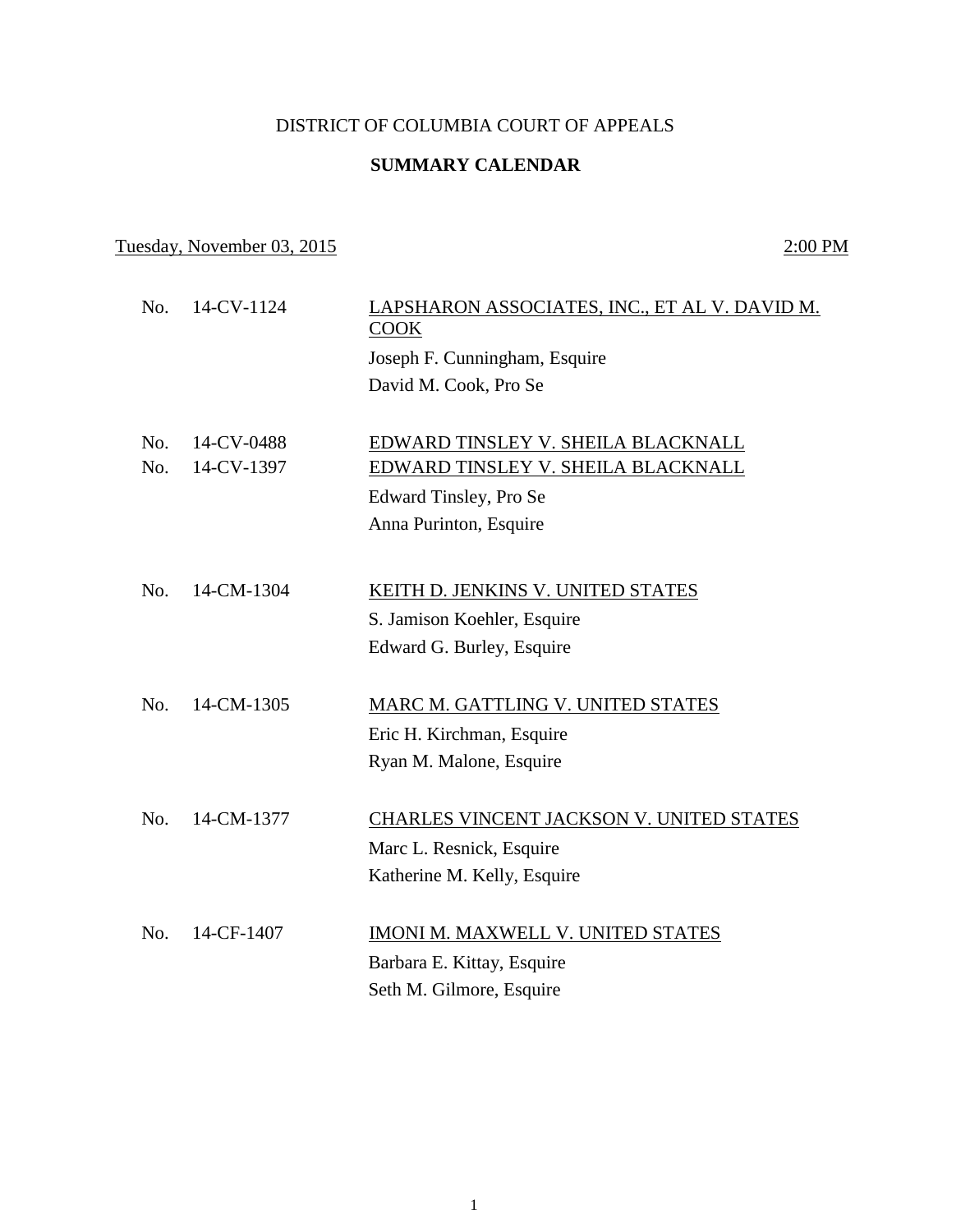| No.        | 13-FM-1517               | GABRIELLA LANDINEZ V. MARK WITASCHEK<br>Dominic G. Vory, Esquire<br>Deidra L. McEachern, Esquire                                                             |
|------------|--------------------------|--------------------------------------------------------------------------------------------------------------------------------------------------------------|
| No.<br>No. | 14-CV-0336<br>15-CV-0118 | JULIETTE MADISON V. CHERYL RINGER, ET AL.<br>JULIETTE MADISON V. CHERYL RINGER, ET AL<br>William D. Coglianese, Esquire<br>Vanessa Carpenter Lourie, Esquire |
| No.        | 14-CF-1170               | <b>GEORGE L. SYDNOR V. UNITED STATES</b><br>Daniel S. Harawa, Esquire<br>Peter S. Smith, Esquire                                                             |
| No.        | 14-CT-0420               | BOBBY EARL JACKSON V. DISTRICT OF COLUMBIA<br>Sean Farrelly, Esquire<br>John D. Martorana, Esquire                                                           |
| No.        | 14-CM-1153               | FRANCIS COOPER V. UNITED STATES<br>Joseph A. Scrofano, Esquire<br>Ann K. H. Simon, Esquire                                                                   |
| No.        | 14-CF-0151               | CHARLES DAVID LINK V. UNITED STATES                                                                                                                          |

Claire H. Pavlovic, Esquire L. Jackson Thomas, II, Esquire

Friday, November 06, 2015 2:00 PM

| No. 14-CM-0780 | TYCHO B. VENEY V. UNITED STATES |
|----------------|---------------------------------|
|                | William T. Morrison, Esquire    |
|                | Katherine M. Kelly, Esquire     |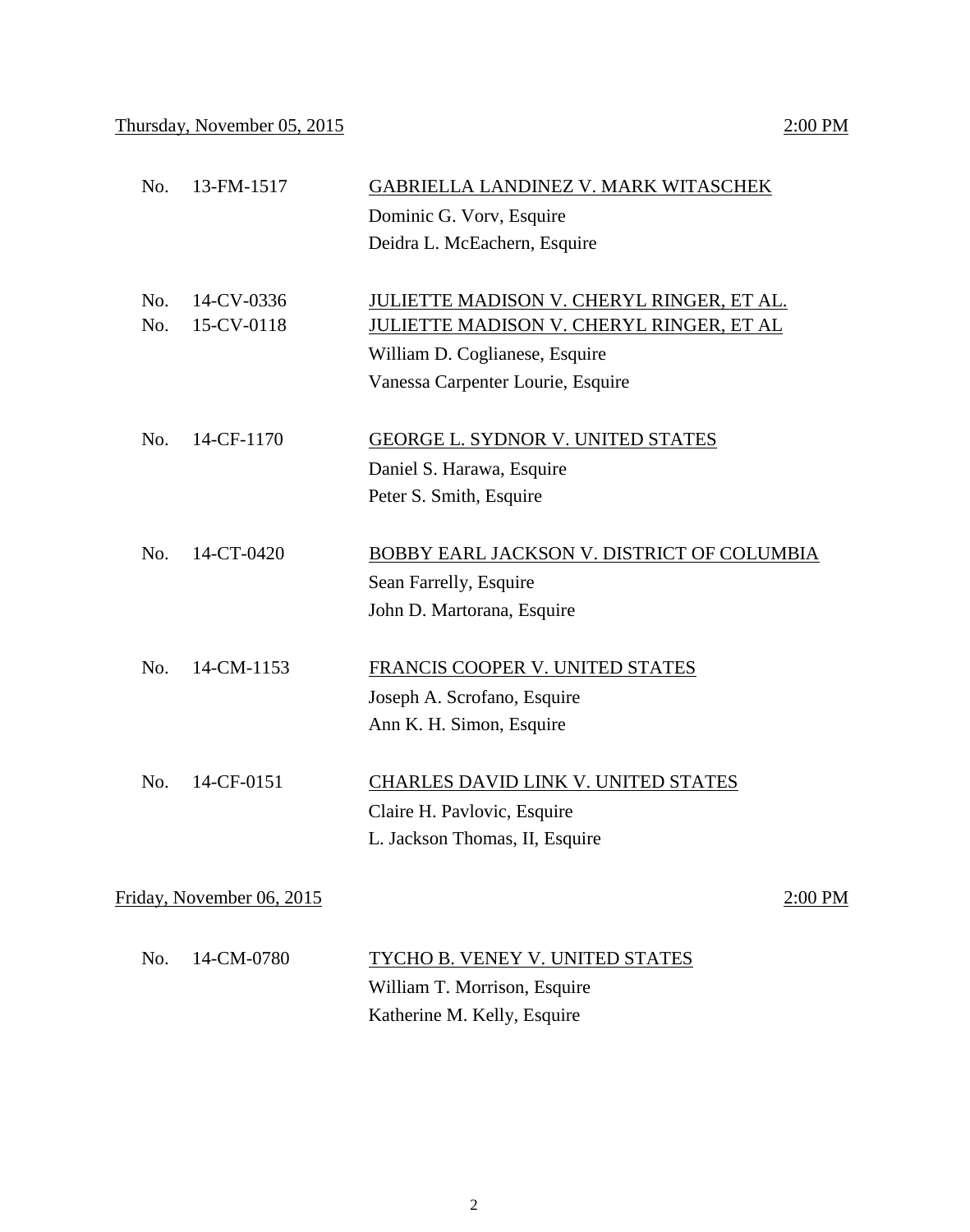| No. | 14-CM-1207                 | MOHAMED A. OMAR V. UNITED STATES             |
|-----|----------------------------|----------------------------------------------|
|     |                            | Aaron Page, Esquire                          |
|     |                            | Ann K. H. Simon, Esquire                     |
|     |                            |                                              |
| No. | 14-CM-0512                 | KEVIN YARDELL WRIGHT V. UNITED STATES        |
| No. | 14-CT-0515                 | KEVIN YARDELL WRIGHT V. DISTRICT OF COLUMBIA |
|     |                            | T. Gail Maddox-Levine, Esquire               |
|     |                            | Kristina L. Ament, Esquire                   |
| No. | 15-CV-0134                 | VERONICA CARTIER V. DC DOORS LATINO HOUSING  |
|     |                            | <b>TRANSITION PARTNERSHIP</b>                |
|     |                            | Veronica Cartier, Pro Se                     |
|     |                            | Ashley N. Southerland, Esquire               |
| No. | 14-CF-1026                 | REGINALD WILLIAMS V. UNITED STATES           |
|     |                            | Gregory Gardner, Esquire                     |
|     |                            | Christopher Macchiaroli, Esquire             |
|     |                            |                                              |
| No. | 14-CF-1051                 | MYRON O. GRAY V. UNITED STATES               |
|     |                            | Sydney Jean Hoffmann, Esquire                |
|     |                            | John Cummings, Esquire                       |
|     | Tuesday, November 10, 2015 | 2:00 PM                                      |
|     |                            |                                              |
| No. | 14-CV-0307                 | <u>PAMELA LYLES V. D.A. HUBBARD, ET AL</u>   |
|     |                            | Pamela Lyles, Pro Se                         |
|     |                            | Jonathan C. Windle, Esquire                  |
| No. | 14-CO-0523                 | <b>JAMAL CHILDS V. UNITED STATES</b>         |
|     |                            | Jamal Childs, Pro Se                         |
|     |                            | Christopher Macchiaroli, Esquire             |
|     |                            |                                              |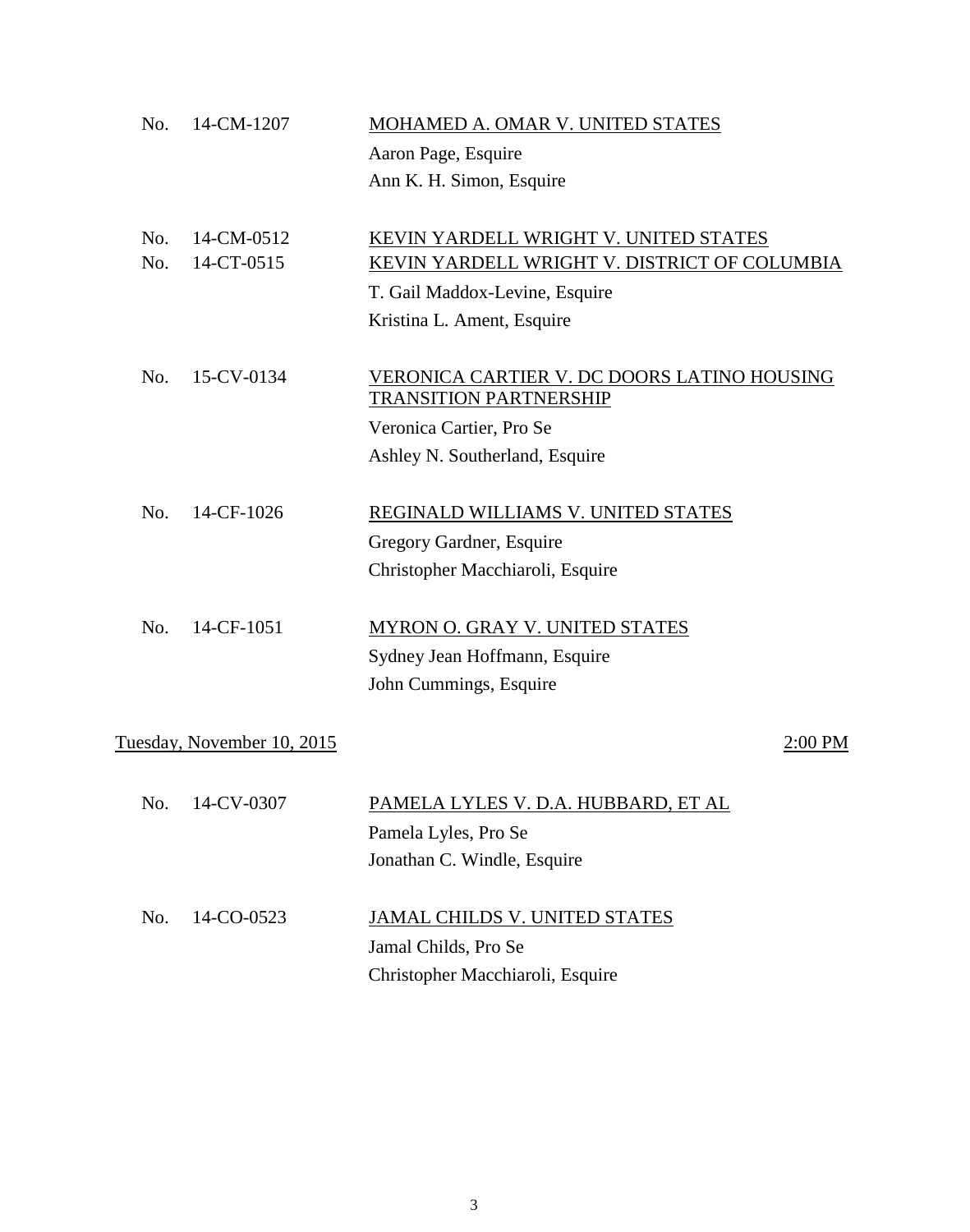| No. | 14-AA-0277 | SAMI RESTAURANT, LLC T/A BISTRO 18 V.D.C.<br>ALCOHOLIC BEVERAGE CONTROL BOARD |
|-----|------------|-------------------------------------------------------------------------------|
|     |            | Gina Mondesir, Esquire                                                        |
|     |            | Jason Lederstein, Esquire                                                     |
|     |            |                                                                               |
| No. | 14-CO-0875 | KAREEM X. MCCRANEY V. UNITED STATES                                           |
| No. | 15-CO-0185 | KAREEM X. MCCRANEY V. UNITED STATES                                           |
|     |            | Kareem X. McCraney, Pro Se                                                    |
|     |            | Seth M. Gilmore, Esquire                                                      |
|     |            |                                                                               |
| No. | 14-CF-0400 | DAVID J. BROWN V. UNITED STATES                                               |
|     |            | Cecily Baskir, Esquire                                                        |
|     |            | Jay Apperson, Esquire                                                         |
|     |            |                                                                               |
| No. | 14-CM-1011 | MARK EDWIN LEWIS V. UNITED STATES                                             |
|     |            | Charles Burnham, Esquire                                                      |
|     |            | Ann K. H. Simon, Esquire                                                      |
|     |            |                                                                               |

# Thursday, November 12, 2015 2:00 PM

| $N_{\Omega}$ | 14-CM-1151 | TAMEKA PARKER V. UNITED STATES    |
|--------------|------------|-----------------------------------|
|              |            | Paul J. Riley, Esquire            |
|              |            | Edward G. Burley, Esquire         |
|              |            |                                   |
| $\rm No$     | 14-CF-0734 | EUGENE D. ANKROM V. UNITED STATES |
|              |            | Denise D. Green, Esquire          |
|              |            | James M. Perez, Esquire           |
|              |            |                                   |
| No.          | 14-CV-1367 | ANDREW BUTLER V. HENRY HARDEN     |
|              |            | Daniel Clark, Esquire             |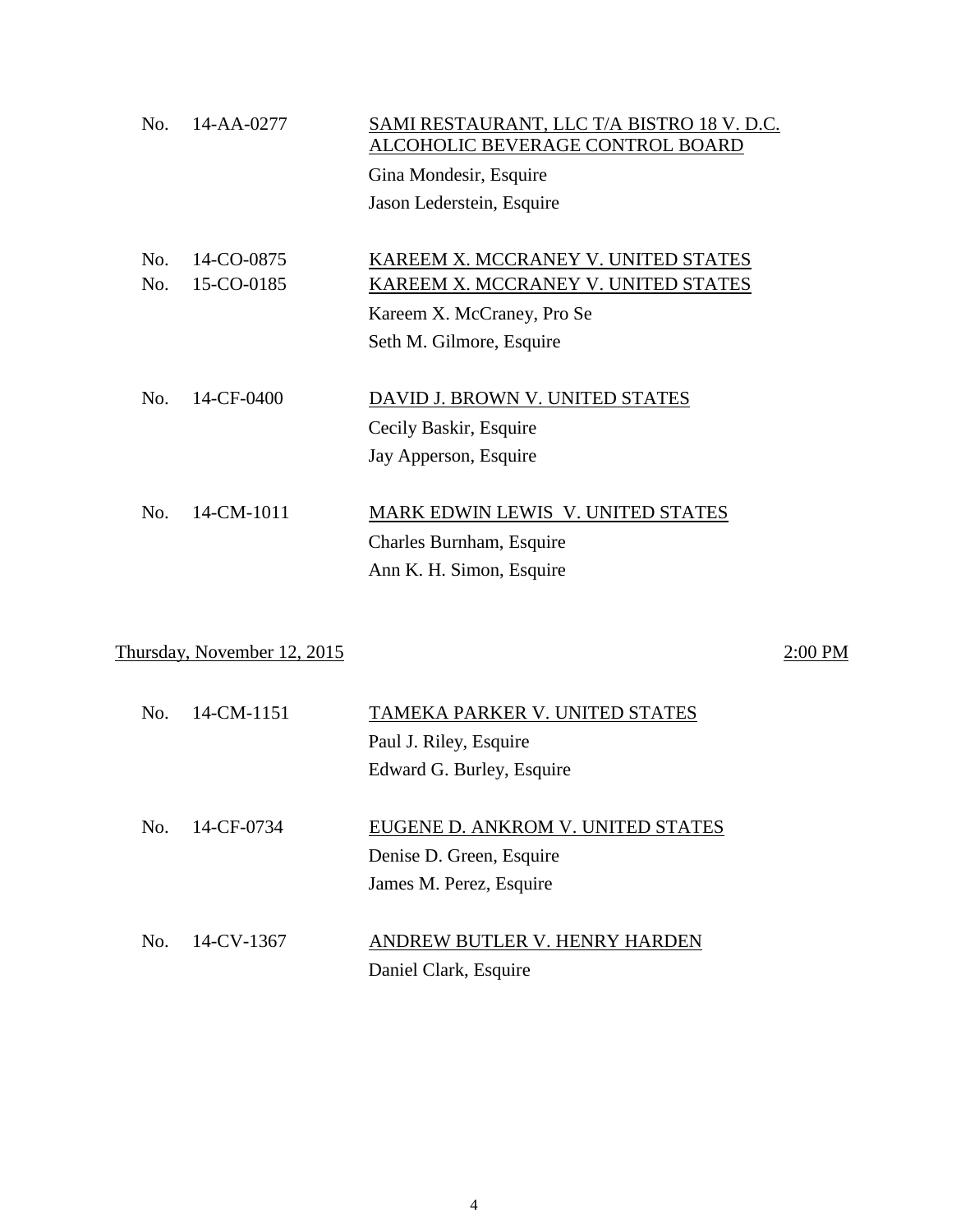| No. | 14-CM-1450 | SINATRA V. SUTTON V. UNITED STATES |
|-----|------------|------------------------------------|
|     |            | Nancy E. Allen, Esquire            |
|     |            | Timothy R. Cahill, Esquire         |
|     |            |                                    |
| No. | 14-CM-0120 | DION M. SLATER-EL V. UNITED STATES |
|     |            | Edward E. Schwab, Esquire          |
|     |            | Seth M. Gilmore, Esquire           |
|     |            |                                    |
| No. | 14-CV-0764 | BRANDI NAVE V. KEITH BRITT, ET AL  |
| No. | 14-CV-0819 | HOWARD A. NEWMAN V. BRANDI NAVE    |
| No. | 15-CV-0143 | IN RE: HOWARD A. NEWMAN, ESQ.      |
|     |            | Stephen Stine, Esquire             |
|     |            | Howard A. Newman, Pro Se           |

# Friday, November 13, 2015 2:00 PM

| No. | 14-CM-0228 | <b>JASON V. BURKS V. UNITED STATES</b>    |
|-----|------------|-------------------------------------------|
|     |            | Lisa Schopler Resnikoff, Esquire          |
|     |            | Kristina L. Ament, Esquire                |
|     |            |                                           |
| No. | 14-CF-0683 | RAHMIL REGINALD WILLIAMS V. UNITED STATES |
|     |            | Eugene Gorokhov, Esquire                  |
|     |            | J. Matt Williams, Esquire                 |
|     |            |                                           |
| No. | 14-CM-0714 | KWENDE O. WAY V. UNITED STATES            |
|     |            | R. Michael LaBelle, Esquire               |
|     |            | Ann K. H. Simon, Esquire                  |
|     |            |                                           |
| No. | 14-CF-1146 | RAMONE V. UNITED STATES                   |
|     |            | Montrell L. Scaife, Esquire               |
|     |            | Seth Gilmore, Esquire                     |
|     |            |                                           |